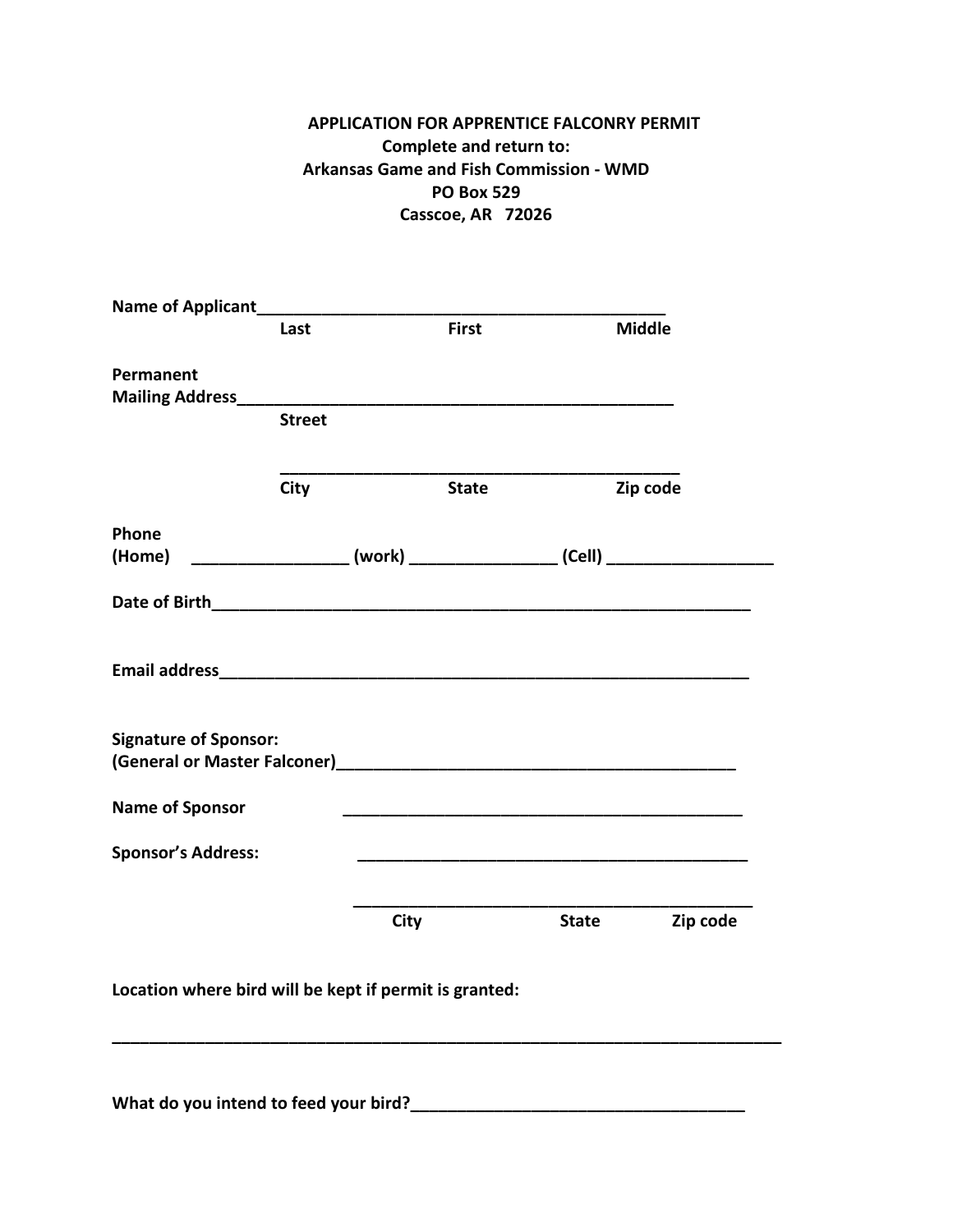Where will you obtain the food?

**Have you had any experience with handling birds of prey or with falconry?** 

**\_\_\_\_\_\_\_\_\_\_\_\_\_\_\_\_\_\_\_\_\_\_\_\_\_\_\_\_\_\_\_\_\_\_\_\_\_\_\_\_\_\_\_\_\_\_\_\_\_\_\_\_\_\_\_\_\_\_\_\_\_\_\_\_\_\_\_\_\_\_\_\_\_\_\_\_\_\_**

**\_\_\_\_\_\_\_\_\_\_\_\_\_\_\_\_\_\_\_\_\_\_\_\_\_\_\_\_\_\_\_\_\_\_\_\_\_\_\_\_\_\_\_\_\_\_\_\_\_\_\_\_\_\_\_\_\_\_\_\_\_\_\_\_\_\_\_\_\_\_\_\_\_\_\_\_\_\_**

**\_\_\_\_\_\_\_\_\_\_\_\_\_\_\_\_\_\_\_\_\_\_\_\_\_\_\_\_\_\_\_\_\_\_\_\_\_\_\_\_\_\_\_\_\_\_\_\_\_\_\_\_\_\_\_\_\_\_\_\_\_\_\_\_\_\_\_\_\_\_\_\_\_\_\_\_\_\_**

**Have you had any experience with hunting and do you currently hunt?**

It is understood that an Apprentice Falconry Permit may be issued at the Discretion of the Arkansas Game and Fish Commission and may be revoked at any time for failure to comply with any of the terms of said permit. This application does not in any way constitute authority to capture or hold native raptors.

Federal regulations require:

ii) An original, signed certification that you are particularly familiar with: § 10.13 of this subchapter <https://www.law.cornell.edu/cfr/text/50/10.13> That you are familar with the list of migratory bird species to which the Migratory Bird Treaty Act applies; part 13 of this subchapter [https://www.law.cornell.edu/cfr/text/50/part-13,](https://www.law.cornell.edu/cfr/text/50/part-13) general permit regulations; part 21 of this subchapter [https://www.law.cornell.edu/cfr/text/50/part-21,](https://www.law.cornell.edu/cfr/text/50/part-21) migratory bird permits; and eagle regulations in part 22 of this chapter <https://www.law.cornell.edu/cfr/text/50/part-22>

Please review the regulations at the above links. Then, please read and sign below.